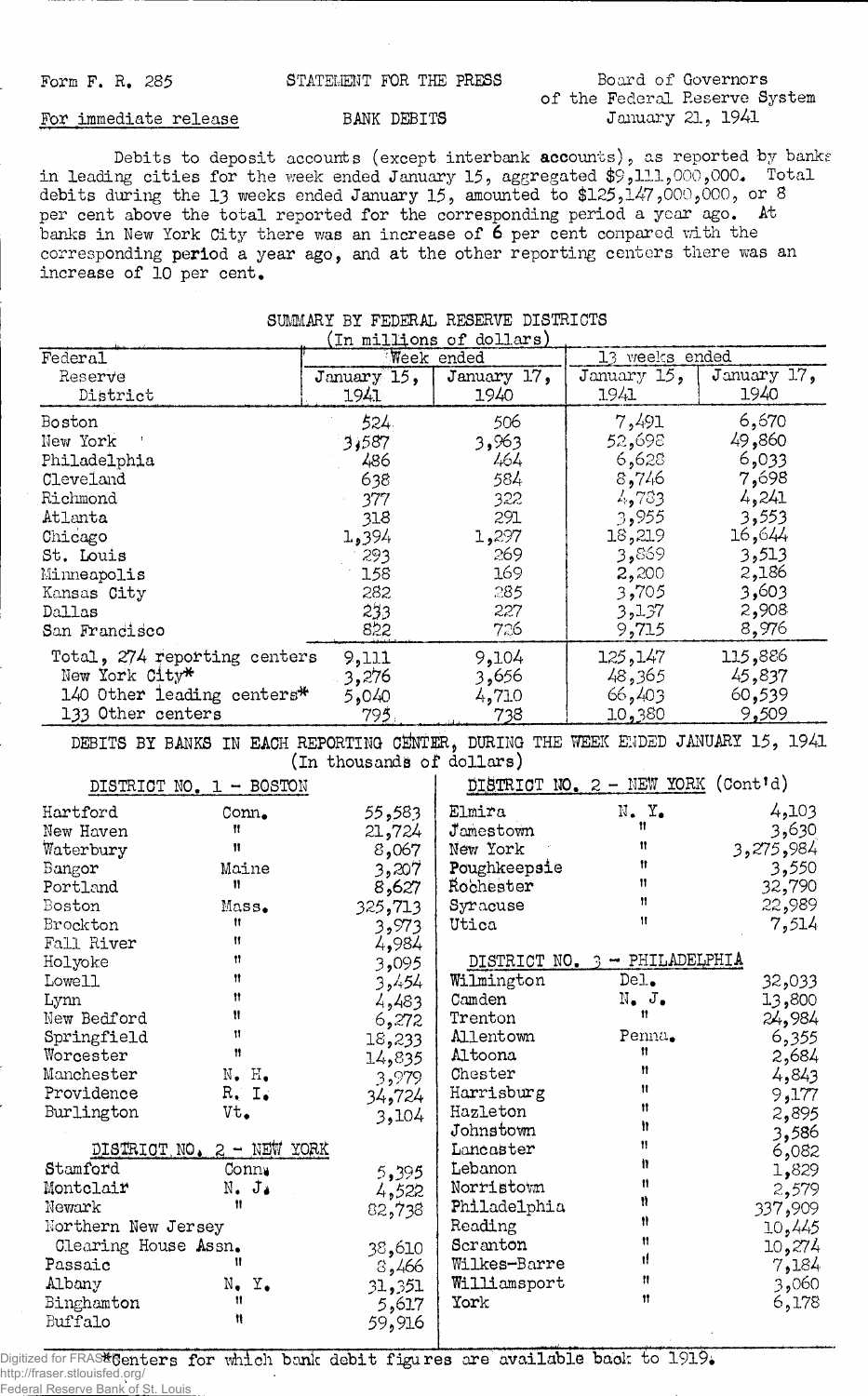## **Form F. R. 285—a**

**DEBITS BY BANKS IN EACH REPORTING CENTER, DURING THE WEEK ENDED JANUARY 15,1941 (in thousands of dollars)**

| DISTRICT NO. 4 - CLEVELAND |                              |                 | DISTRICT NO. 6 - ATLANTA (Cont'd) |                 |         |
|----------------------------|------------------------------|-----------------|-----------------------------------|-----------------|---------|
| Lexington                  | Ky.                          | 11,914          | Albany                            | $Ga_{\bullet}$  | 1,663   |
| Akron                      | Ohio                         | 19,212          | Atlanta                           | Ħ               | 55,110  |
| Canton                     | 11                           | 9,861           | Augusta                           | Ħ               | 5,269   |
| Cincinnati                 | 11                           | 89,229          | Brunswick                         | Ħ               | 783     |
| Cleveland                  | Ħ                            | 164,795         | Columbus                          | Ħ               | 5,893   |
| Columbus                   | 11                           |                 | Elberton                          | Ħ               |         |
| Dayton                     | n                            | 38,679          |                                   | Ħ               | 316     |
| Hamilton                   | Ħ                            | 19,637          | Macon                             | Ħ               | 4,922   |
|                            | n                            | 3,020           | Newnan                            | Ħ               | 516     |
| Lima                       |                              | 3,974           | Savannah                          |                 | 7,718   |
| Lorain                     | Ħ                            | 1,194           | Valdosta                          | Ħ               | 1,117   |
| Middletown                 | 11                           | 3,215           | New Orleans                       | La <sub>•</sub> | 64,946  |
| Springfield                | Ħ                            | 4,286           | Hattiesburg                       | Miss.           | 2,859   |
| Steubenville               | 11                           | 2,715           | Jackson                           | 11              | 6,623   |
| Toledo                     | 11                           | 35,796          | Meridian                          | Ħ               | 3,301   |
| Warren                     | 11                           | 2,981           | Vicksburg                         | 11              | 2,268   |
| Youngstown                 | Ħ                            | 12,891          | Chattanooga                       | Tenn.           | 16,102  |
| Zanesville                 | 11                           |                 | Knoxville                         | 11              | 11,185  |
| Butler                     | Pa.                          | 1,970           | Nashville                         | 11              | 22,582  |
| Erie                       | Ħ                            | 2,226           |                                   |                 |         |
| Franklin                   | Ħ                            | $7,658^{\circ}$ | DISTRICT NO. 7 - CHICAGO          |                 |         |
| Greensburg                 | Ħ                            | 716             | Aurora                            | Ill.            |         |
|                            | 11                           | 2,066           |                                   | Ħ               | 2,744   |
| Homestead                  | Ħ                            | 805             | Bloomington                       | Ħ               | 2,970   |
| Oil City                   |                              | 2,317           | Champaign-Urbana                  |                 | 4,103   |
| Pittsburgh                 | Ħ                            | 188,237         | Chicago                           | Ħ               | 760,792 |
| Wheeling                   | W. Va.                       | 8,162           | Danville                          | Ħ               | 2,320   |
|                            |                              |                 | Decatur                           | 11              | 5,455   |
|                            | DISTRICT NO. 5 - RICHMOND    |                 | Elgin                             | Ħ               | 2,179   |
| Washington                 | D. C.                        | 86,562          | Moline                            | Ħ               | 2,288   |
| Baltimore                  | Md.                          | 113,553         | Peoria                            | Ħ               | 15,584  |
| Cumberland                 | Ħ                            | 2,265           | Rockford                          | 11              | 7,594   |
| Hagerstown                 | n                            | 2,194           | Springfield                       | Ħ               | 7,256   |
| Asheville                  | $N_{\bullet}$ $C_{\bullet}$  | 3,600           | Fort Wayne                        | Ind.            | 8,811   |
|                            | Ħ                            |                 |                                   | Ħ               | 4,900   |
| Charlotte                  | Ħ                            | 19,975          | Gary                              | Ħ               |         |
| Durham                     |                              | 7,317           | Hammond                           | 11              | 2,466   |
| Greensboro                 | Ħ                            | 5,298           | Indianapolis                      | Ħ               | 63,156  |
| Raleigh                    | Ħ                            | 12,003          | South Bend                        |                 | 10,881  |
| Wilmington                 | Ħ                            | 3,146           | Terre Haute                       | Ħ               | 6,725   |
| Winston-Salem              | Ħ                            | 10,361          | Cedar Rapids                      | Iowa            | 6,790   |
| Charleston                 | S.<br>$\mathbb{C}_{\bullet}$ | 5,261           | Clinton                           | 11.             | 1,353   |
| Columbia                   | 11                           | 8,271           | Davenport                         | 11              | 5,419   |
| Greenville                 | Ħ                            | 6,928           | Des Moines                        | n               | 22,649  |
| Spartanburg                | Ħ                            | 3,609           | Dubuque                           | Ħ               | 2,677   |
| Danville                   | Va.                          | 1,759           | Mason City                        | 11              | 2,402   |
| Lynchburg                  | Ħ                            | 4,058           | Muscatine                         | 11              | 755     |
| Newport News               | Ħ                            | 3,108           | Sioux City                        | Ħ               | 9,898   |
| Norfolk                    | Ħ                            | 665, 15         | Waterloo                          | Ħ               | 4,884   |
| Portsmouth                 | 11                           | 1,350           | Adrian                            | Mich.           | 1,107   |
| Richmond                   | Ħ                            |                 | Battle Creek                      | Ħ               | 3,879   |
|                            | Ħ                            | 39,344          |                                   | Ħ               |         |
| Roanoke                    |                              | 6,832           | Bay City                          | Ħ               | 3,092   |
| Charleston                 | W. Va.                       | 10,679          | Detroit                           | Ħ               | 284,274 |
| Huntington                 | Ħ                            | 3,973           | Flint                             | 11              | 8,128   |
|                            |                              |                 | Grand Rapids                      |                 | 15,172  |
|                            | DISTRICT NO. 6 - ATLANTA     |                 | Jackson                           | Ħ               | 4,170   |
| Birmingham                 | Ala.                         | 27,160          | Kalamazoo                         | 11              | 6,687   |
| Dothan                     | Ħ                            | 795             | Lansing                           | 11              | 8,439   |
| Mobile                     | Ħ                            | 12,199          | Saginaw                           | $\mathbf{1}$    | 6,113   |
| Montgomery                 | Ħ                            | 6,029           | Green Bay                         | Wis.            | 3,755   |
| Jacksonville               | Fla.                         | 26,341          | Manitowoc                         | 11              | 1,678   |
| Miami                      | Ħ                            | 19,488          | Milwaukee                         | Ħ               | 72,595  |
| Pensacola                  | Ħ                            |                 | Oshkosh                           | $\mathbf{H}$    | 2,746   |
|                            | Ħ                            | 2,785           |                                   | $\mathbf{u}$    | 4,693   |
| Tampa                      |                              | 9,546           | Sheboygan                         |                 |         |

Digitized for FRASER http://fraser.stlouisfed.org/ Federal Reserve Bank of St. Louis

Ъ.,